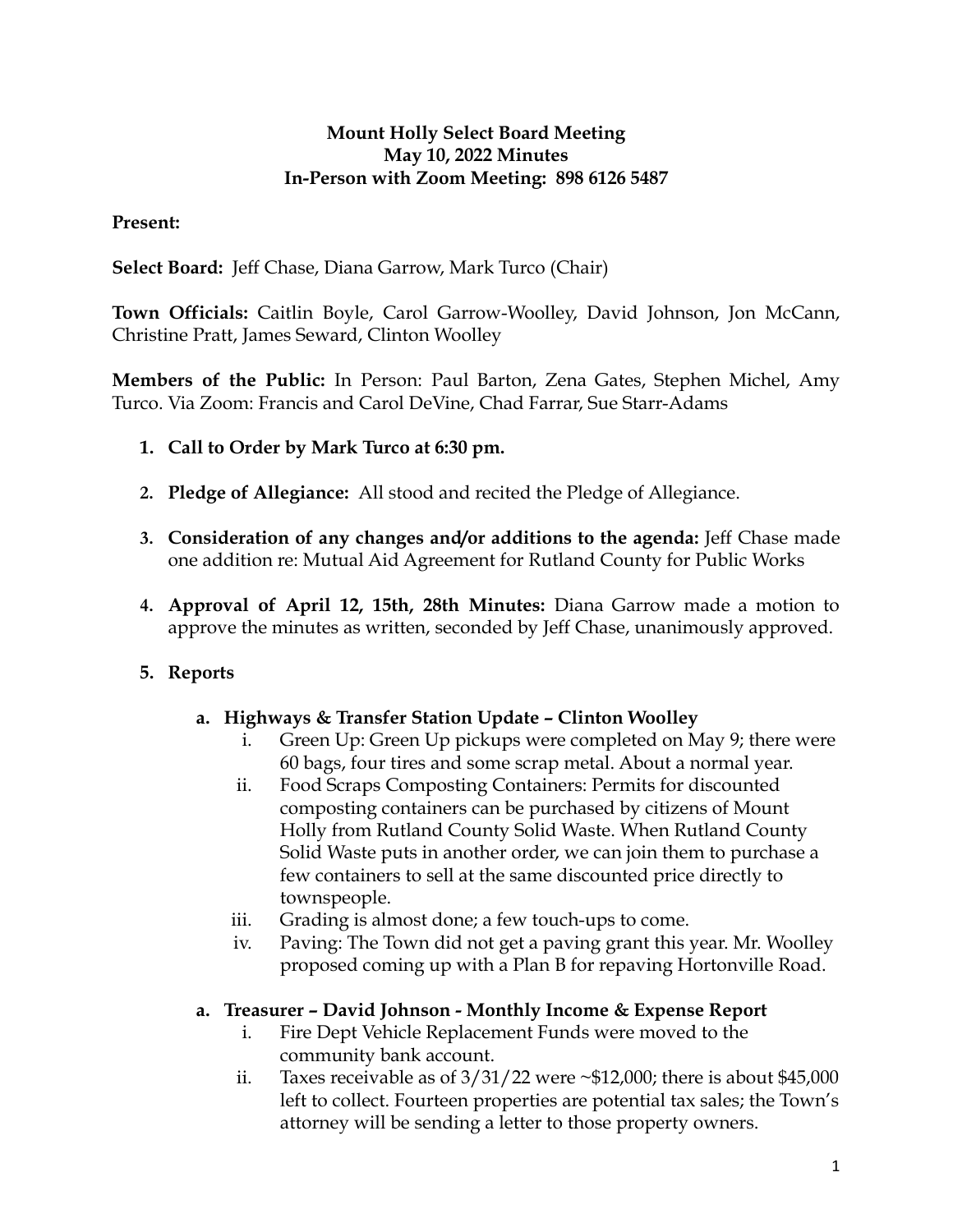- iii. Solid waste label sales to 4/26 are in line with budget.
- iv. The Casella line-item is on track to be under budget.
- v. The Town has a small income on zero-sort recycling.
- vi. Vehicle repair line item is under half the budget.
- vii. Funds remain in summer roads and winter roads budgets.

#### **b. Mount Holly Planning Commission Update – Jon McCann**

- i. The Planning Commission is still working on Town Plan, and encountering some problems finding data on housing for the Housing Plan. The Housing Plan portion of the Town Plan could entail a description of the kind of housing the Town wants, for example a goal to encourage primary residents over second-home owners, or a goal to keep Town housing affordable.
- ii. Porter subdivision is reported and recorded.
- iii. Citizen concerns about Bolalek subdivision have been addressed; there is a plan for a six-bedroom house on the lot; neighbors were expecting only four. The new owner is seeking an amendment to the wastewater permit from the state; should he receive it, he will have all the permits he needs for the six-bedroom house.
- iv. Jared Wilcox is vegetation planner for Green Mountain Power; any ash trees on the line side of the street will come down; this represents a savings for the Town on inventory and removal. His recommendation is for the Town to budget for this for the coming years.

#### **c. Mount Holly Conservation Commission (MHCC) Update -- Fra Devine**

- i. Shade Tree Plan: Will likely ask for time in next Selectboard Meeting to present a Shade Tree Plan to Selectboard.
- ii. Star Lake: The MHCC's Request to Agency of Natural Resources (DEC) for a bottom barrier for Star Lake is currently in the comment period of the grant process. Citizens are encouraged to offer comments in support of a permit to put down two plastic bottom barriers to control and/or eliminate vegetation in the swimming area.
- iii. The MHCC will establish a central depository of all inventories, for review by Planning Commission and Selectboard.
- iv. Recommend that Town does regular coliform testing of Star Lake, weekly, to test for e-coli in lake. Cost is \$15/week; request is that the Health Officer of the Town be tasked with this testing, to make Townspeople comfortable to swim.
- v. iNaturalist Initiative: The MHCC encourages citizens to use iNaturalist smartphone app to track species found within Town borders. Thus far, 925 animals have been sighted and identified within Town through iNaturalist.
	- 1. Paul Barton noted that Star Lake was historically a swamp and then a working mill pond that was periodically drained. He believes it may be an "industrial septic tank" and raised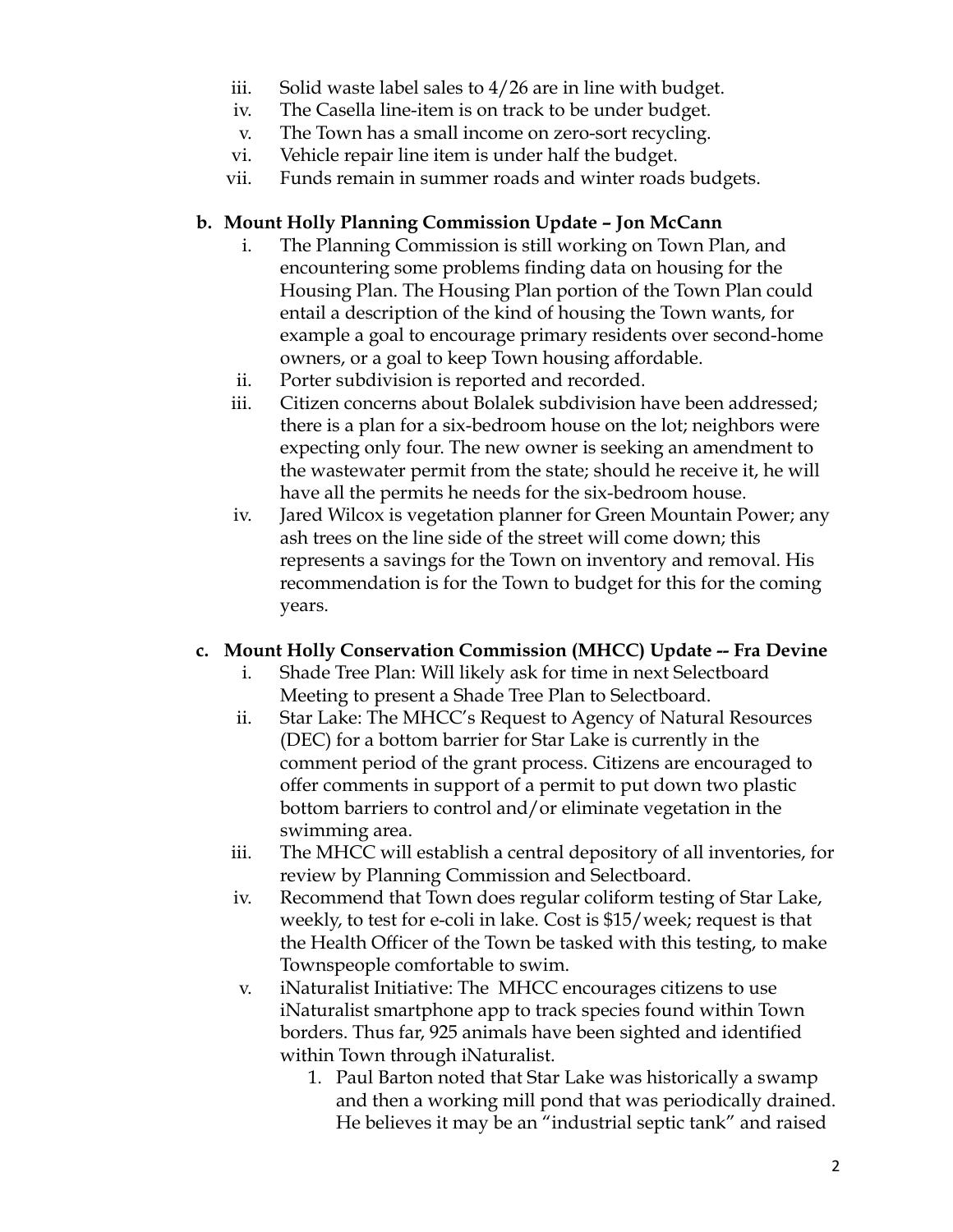concerns that the MHCC may not be scientifically equipped to adequately assess the lake's safety. Fra Devine noted his agreement, and that the MHCC's efforts are to save all or a portion of the lake for safe recreation.

#### **6. New Business**

#### **a. Two Rivers Supervisory Union -- Request for Public Input on Recovery Funds -- Anne Gardner**

- i. Anne is the Recovery Coordinator for the Supervisory Union; the SU has received three pools of recovery (ARP ESSER) funds from the Federal Government. The first pool of funding was given early in the pandemic for safety spending (i.e. personal protective equipment, air quality, etc.). The second pool was to rebuild educational standards and student learning losses after the initial period of school closures during the Covid-19 pandemic. The third pool of funding is forthcoming, and is a \$3M pool that can be spent on either 1) social-emotional learning; 2) student engagement (i.e. supporting students outside of the building in the community); or 3) academic growth, (e.g. summer programs to support learning). The pool of funding cannot be spent on infrastructure or capital improvements.
- ii. The public is encouraged to submit comment and feedback on how this third pool of funding should be spent. To provide comment and feedback, email Anne Gardner at anne.gardner@trsu or call at 802-875-6437.
	- 1. Paul Barton noted that there used to be a scholarship fund called the Chilino-Barton Scholarship, approximately 20 years ago; he asked Anne to provide an update; she agreed.

# **b. Dog License Registration for Unregistered Dogs**

- i. Diana Garrow reported that the VT Municipal Clerks and Treasurers Association recommends that towns adopt a policy that as of May 30th, a list of unlicensed dogs should be provided to the Selectboard, with a warning sent to dog owners of unlicensed dogs that their dogs will be destroyed unless licensed. The VMCT also advises that towns may adopt an ordinance imposing a fine for owners of unregistered dogs, on top of the higher licensing fee for licenses issued after April 1.
	- 1. Carol Garrow-Woolley noted that to date, 168 dogs were registered in Town. There are approximately 160 previously licensed dogs that are not currently licensed this year. The VMCT recommends that the Town's Animal Control Officer or First Constable reconciles the list of registered and unregistered dogs.
	- 2. Mark Turco recommended that a post reminding owners to register their dogs be added to the Chit Chat and Mt. Holly NewsFlash as a first step.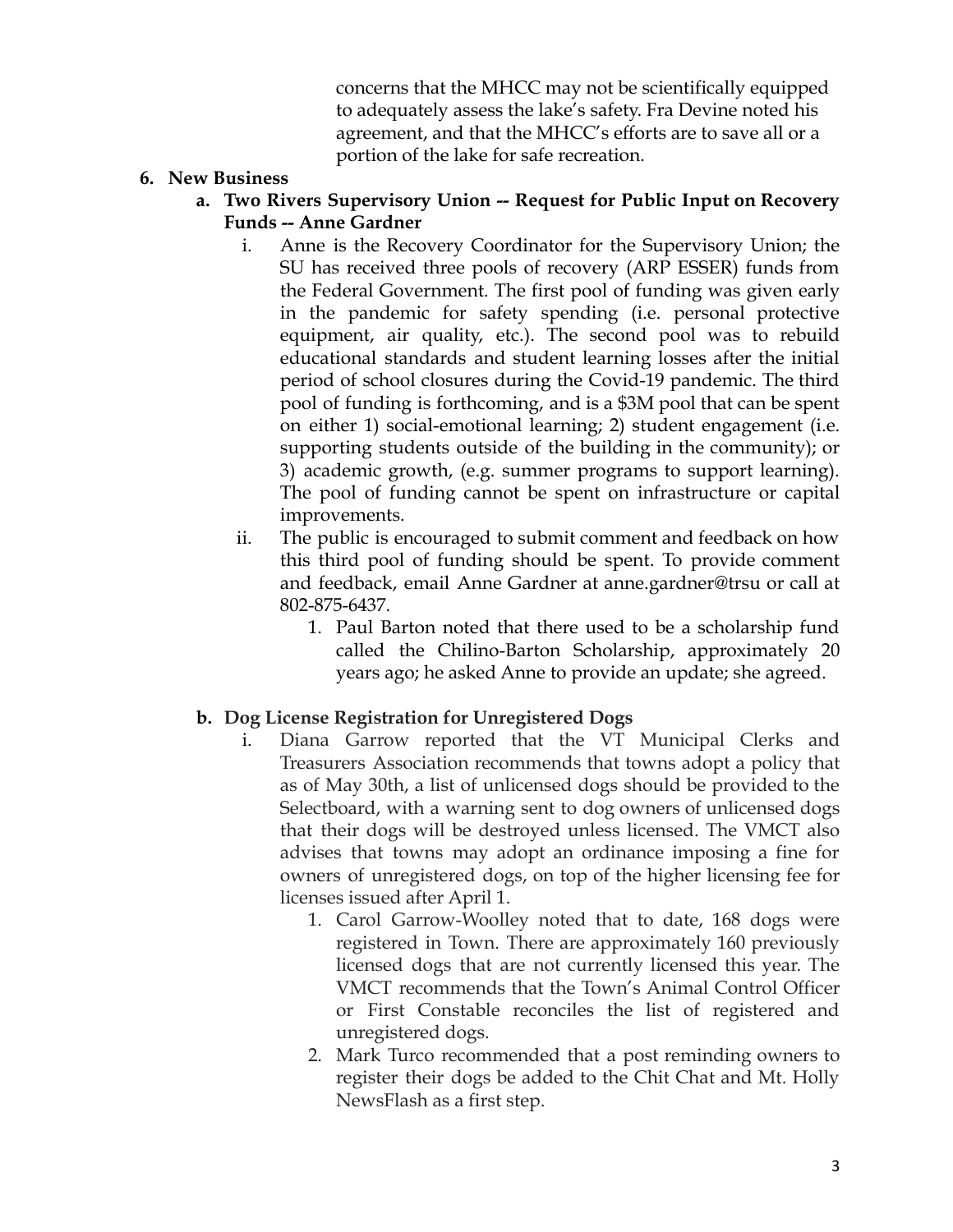### **c. Bids Received for FY23 Winter Sand**

- i. Two bids were received for the provision of winter sand in the 2023 fiscal year. The Pike Industries bid came in at \$7.90/ton; the Wallingford Crushed Stone bid came in at \$10.25/ton with a delivery price of \$8/ton. The current price for FY22 is \$7.50/ton.
- ii. Clinton proposed purchasing from Pike Industries as the primary vendor.
- iii. Jeff Chase made a motion to establish Pike Industries as primary vendor for FY23 Winter Sand and Wallingford Crushed Stone as the secondary vendor. Diana Garrow seconded; unanimously approved.

# **d. Mutual Aid Agreement for Rutland County for Public Works**

i. Jeff Chase made a motion to adopt the MRPC Mutual Aid Agreement for Public Works for FY23; Mark Turco seconded; unanimously approved.

# **7. Ongoing Business**

# **a. Adopt Revised Town Personnel Policy**

i. Diana Garrow made a motion to adopt the revised town Personnel Policy; Jeff Chase seconded; unanimously approved.

# **b. Highway Opening Filled.**

i. Clinton Woolley noted that he is very pleased with the new hire, Robert F. Knight, Jr.

# **c. Class 4 Road Policy and Highway Access Policy**

i. Jeff Chase noted that in January there was a draft considered of the Town's Class 4 Road Policy; there needs to be a new Highway Access Policy to replace the Highway Access Permit. Jeff Chase will post a copy of the proposed Highway Access Policy on the Town website and in the Town Office.

# **d. Junk Ordinance Enforcement Updates**

- i. A new letter was received from Virginia Ward by Selectboard re: two properties. The first property is on Belmont Road, adjacent to the Mount Holly Post Office. The second is at 137 Shunpike Road.
- ii. The Selectboard will send a letter to each of the property owners, with a copy of the Town Junk Ordinance and a request to comply.
- iii. Jim Seward noted that the property owner at Belmont Road and another property owner at 1559 Route 103 have been sent warnings from the state environmental authorities for failing to comply with burn regulations.
- iv. The Selectboard will reach out to the town attorney to seek guidance on how to proceed with 1559 Route 103. David Johnson noted the property owner has unpaid taxes.